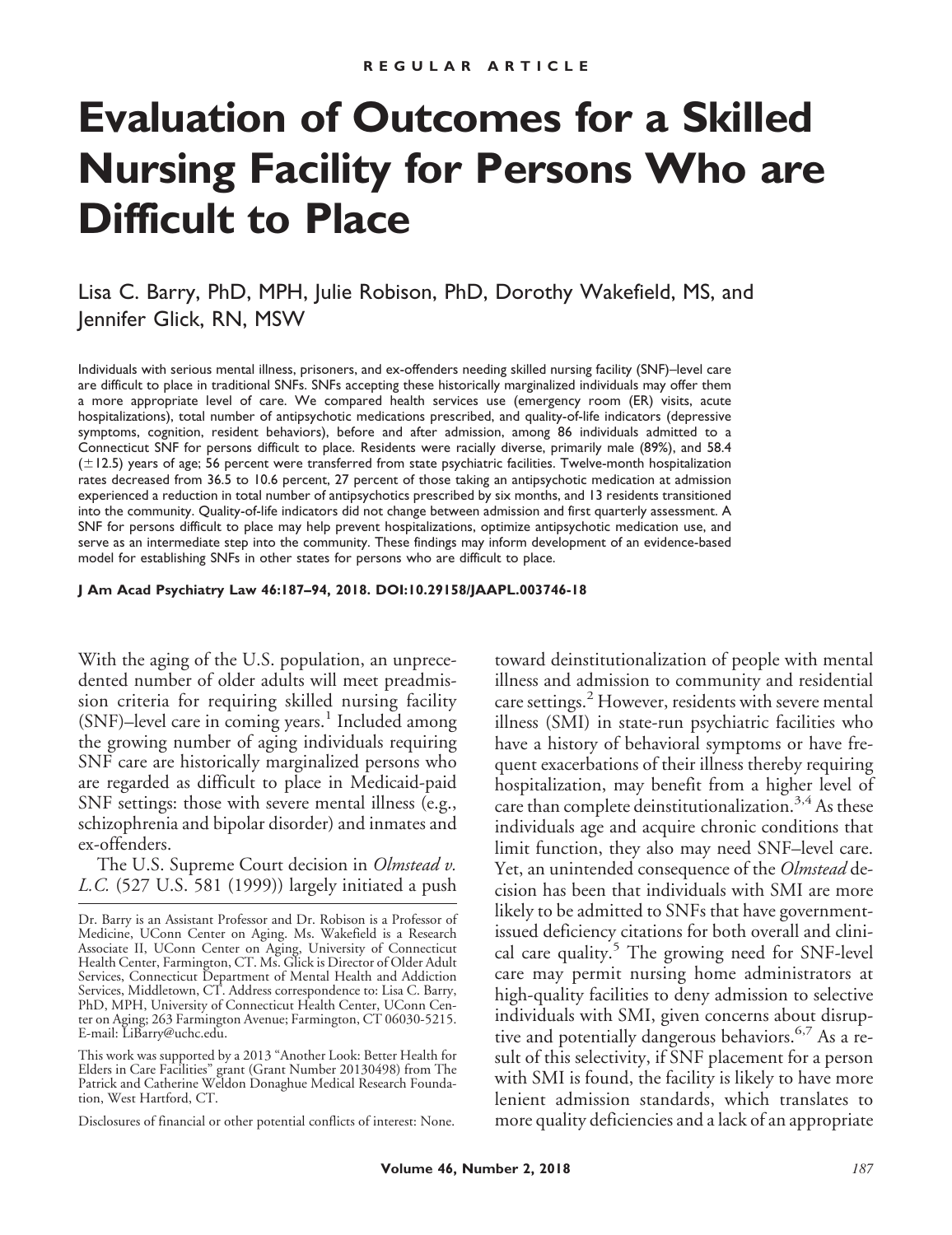level of nursing and psychiatric care for these complex residents.<sup>8</sup>

In addition, over the past two decades, a large number of psychiatric hospitals in the United States have closed. Inadequate development of community-based health services to offset these closures has contributed to a disproportionate number of people with mental illnesses who are incarcerated.<sup>9</sup> The criminalization of those with SMI who are now aging in prison, together with factors including minimum sentencing laws, more arrests at later ages, and population aging in general, have resulted in a 500 percent increase since 1990 in the population of U.S. inmates age 50 and older.<sup>10-12</sup> Consequently, although exact estimates are not available, the number of inmates requiring SNF-level care is expected to increase substantially.<sup>13</sup>

Inmates and ex-offenders are also often denied SNF admission because of safety concerns, regardless of the severity of their prior offense or the amount of time that has passed since they committed the offense.<sup>14</sup> Furthermore, many states have adopted legislation that has made the process of admitting an ex-offender to a SNF extremely cumbersome (e.g., background checks, resident notification, and Department of Correction–specified plan for supervision and monitoring), thereby increasing the likelihood of denied admission.<sup>14,15</sup> These individuals often have no alternative but to remain in a state-run psychiatric facility or state correctional facility, neither of which may be appropriately equipped to provide SNF-level care.

A SNF specifically for individuals transitioning from state-operated psychiatric or correctional facilities may enhance the quality of care and quality of life of persons who are difficult to place by providing appropriate care that is otherwise unavailable. In February 2012, the Connecticut Department of Mental Health and Addiction Services (DMHAS)<sup>16</sup> issued a Request for Proposal (RFP) to identify and enter into a contract with a vendor to provide "nursing home level of care for individuals in state care who are difficult-to-place." These individuals are defined as "transitioning from a correctional facility, have criminal justice involvement and/or [are] individuals transitioning from a higher level of care provided by the Department of Mental Health and Addiction Services." The May 2013 opening of one such facility in Connecticut (Public Act 11-44, §117; Public Act 12-1, §104) provided a new option

for long-term care of these patients. To optimize care for this unique population, this SNF provides staff with specialized sensitivity training that emphasizes maintaining the dignity of residents. Staff are taught awareness of the environments from which the residents are admitted and how their prior surroundings may affect adjustment to a nursing home setting. Staff training also includes mindful approaches to dealing with aggressive behaviors, understanding how mental illness may be complicated by dementia, and working with residents with a history of traumatic brain injury. The staff to resident ratio of this 95-bed facility is considerably higher than what is specified in the Public Health Code of the State of Connecticut (Sec. 19-13-D8t). Between the hours of 7 a.m. and 11 p.m., the ratio is 1 to 6 for Certified Nursing Assistants and 1 to 25 for Registered Nurses. These ratios are 1 to 15 and 1 to 45, respectively, between 11 p.m. and 7 a.m. The staff retention rate is tracked and used as a guide to gauge how well leadership ensures staff support. In addition, there is a social worker for each unit and a psychiatric consultation group that includes a psychiatrist, social worker, psychologist, and advanced practice registered nurse (APRN) that meets regularly with residents and staff to support individualized care planning. Furthermore, recreational programming often focuses on specific interests of the residents (e.g., music, sports, and food) and "giving back" (e.g., coordinating a bake sale for staff and visitors and donating proceeds to veterans' organizations). We sought to use routinely collected data to describe this unique SNF population and to evaluate the SNF's potential impact on key resident outcomes.

## **Methods**

# *Sample*

The Institutional Review Boards of the University of Connecticut Health Center and the Connecticut Department of Mental Health and Addiction Services exempted the study from review. A total of 97 individuals were referred to the specialized SNF from either a Connecticut state psychiatric facility or correctional facility between May 1, 2013, and May 31, 2015. In addition to meeting nursing home level of care/preadmission screening and resident review (PASARR) processes, admission referrals had to include evidence that all community options had been explored and that other nursing homes would not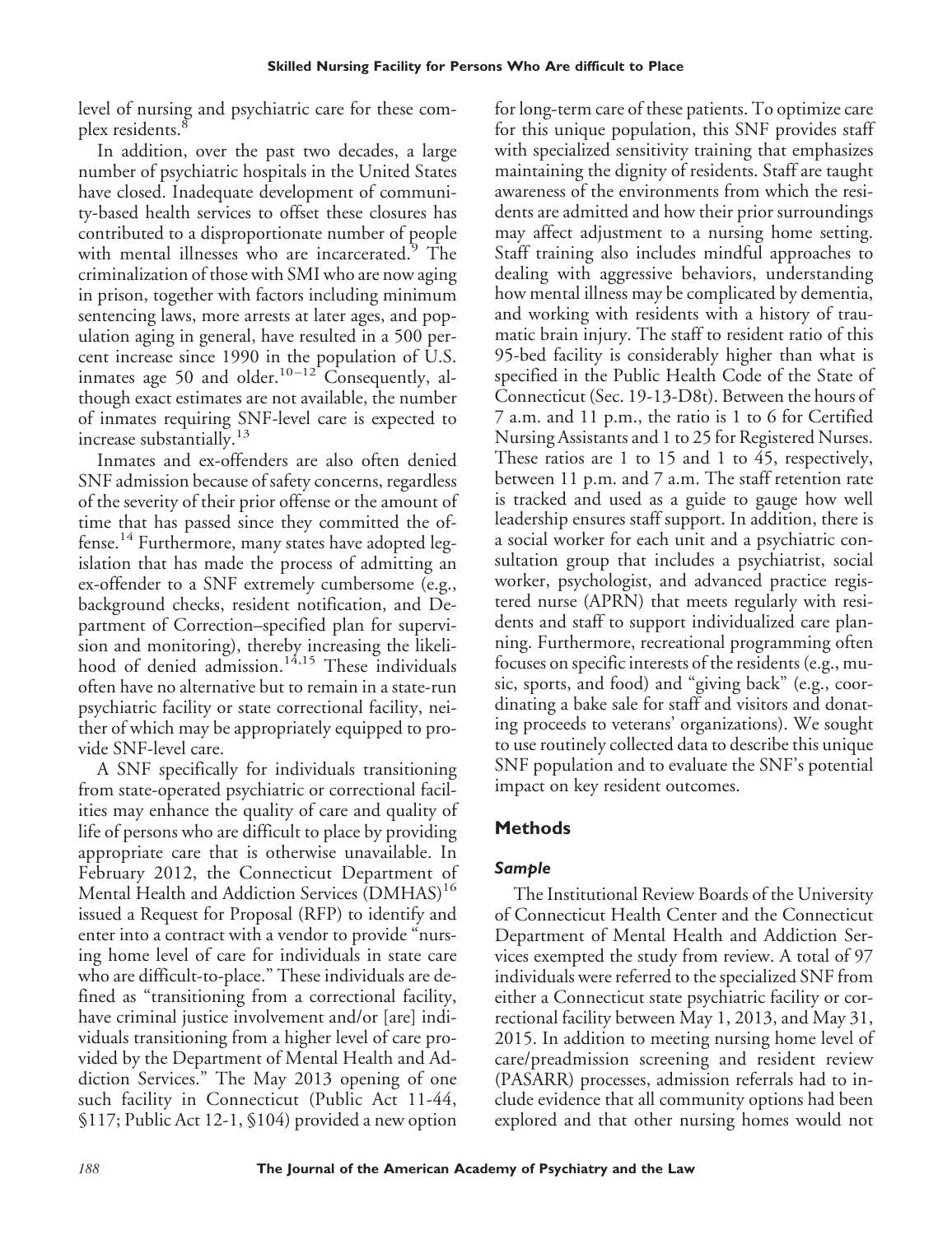admit the individual, and had to provide an explanation detailing why the specialized SNF would be the most appropriate, least restrictive setting for the individual. In addition, per Public Act 12-1, § 104, individuals cannot be referred from a correctional facility if they have been "convicted of a capital felony under the provisions of section 53a-54b of the general statutes in effect prior to April 25, 2012, or murder with special circumstances under the provisions of section 53a-54b of the general statutes in effect on or after April 25, 2012." (The State of Connecticut repealed the death penalty on April 25, 2012, per Substitute Senate Bill No. 280 Public Act No. 12-5; An Act Revising the Penalty for Capital Felonies.) A specific team of nurses assessed each referral for admission, focusing on individuals needing skilled nursing care whose challenging behaviors were likely to be mitigated by behavioral care plans established before admission. A total of 86 (90.6%) of the persons referred were admitted.

## *Measures*

Data from the nursing home Minimum Data Set (MDS) version 3.0 were collected as part of routine practice at admission and quarterly thereafter, or until death or discharge. The (MDS) is:

. . . part of the federally mandated process for clinical assessment of all residents in Medicare and Medicaid certified nursing homes. This process provides a comprehensive assessment of each resident's functional capabilities and helps nursing home staff identify health problems. MDS assessments are completed for all residents in certified nursing homes, regardless of source of payment for the individual resident. MDS assessments are required for residents on admission to the nursing facility, periodically, and on discharge. In most cases, participants in the assessment process are licensed health care professionals employed by the nursing home. MDS information is transmitted electronically by nursing homes to the national MDS database at CMS.<sup>17</sup>

The MDS includes some previously validated scales, as well as measures designed and tested for the MDS specifically. For the purposes of this study, data from MDS Sections C (Cognition),<sup>18</sup> D (Depressive symptoms), $^{19}$  and E (Behavior) were used and refer to the past 7 days. Cognition is assessed via the Brief Interview for Mental Status (BIMS), which includes several questions measuring repetition (repeating 3 words), temporal orientation (correctly indicating the year, month, and day of the week), and recall (restating each of the three words provided in the repetition question, either with or without a cue).<sup>18</sup> BIMS scores range from 0 to 15, and higher scores

indicate better cognition, with scores of  $\leq 7$  indicating severe impairment. Depression was assessed with the nine-item Physician Health Questionnaire (PHQ-9).19,20 The PHQ-9 asks respondents to indicate how often they have been bothered by problems that map directly to the nine DSM-IV criteria used for establishing major depressive disorder (e.g., loss of interest or pleasure; thoughts of hurting oneself or being better off dead).<sup>21</sup> Scores range from 0 to 27, with higher scores indicating greater severity. Behaviors were assessed as the overall presence of physical (e.g., hitting, kicking, grabbing), verbal (e.g., screaming, cursing), and other (scratching self and throwing food or bodily waste) behavioral symptoms. For the purposes of this study, MDS admission data were compared with residents' 3- and 6-month MDS quarterly assessments. Utilization review data identified ER visits and acute inpatient hospitalizations (i.e., unplanned medical or psychiatric admissions) occurring up to 12 months before and after SNF admission and also provided data on discharge location or death. Finally, medical record review conducted by a medical student researcher identified antipsychotic medication use via prescriptions for antipsychotic medications at admission and 6 months later. Data were reviewed independently by two study investigators to ensure consistency in coding, and were deidentified before transfer to the principal investigator (L.C.B.).

## *Data Analyses*

Descriptive statistics were calculated for participants' characteristics. Chi-square or Fisher's exact tests for categorical variables, and *t* tests and Wilcoxon rank-sum tests for continuous variables were used to compare participants' demographics, preadmission health services use (ER visits, acute inpatient hospitalizations, and use of antipsychotic medication), and the MDS elements (cognition, depression, and behavior) according to preadmission facility (state psychiatric facility or state correctional facility). Chi-square tests compared the difference between the proportion of ER visits and hospitalizations in the 12 months before and after SNF admission for the sample overall. Linear mixed models were used to examine the change in MDS cognition and depression scores over time (admission, three months, six months). We then reran these models while controlling for pretransfer facility. We also compared the posttransfer hospitalization and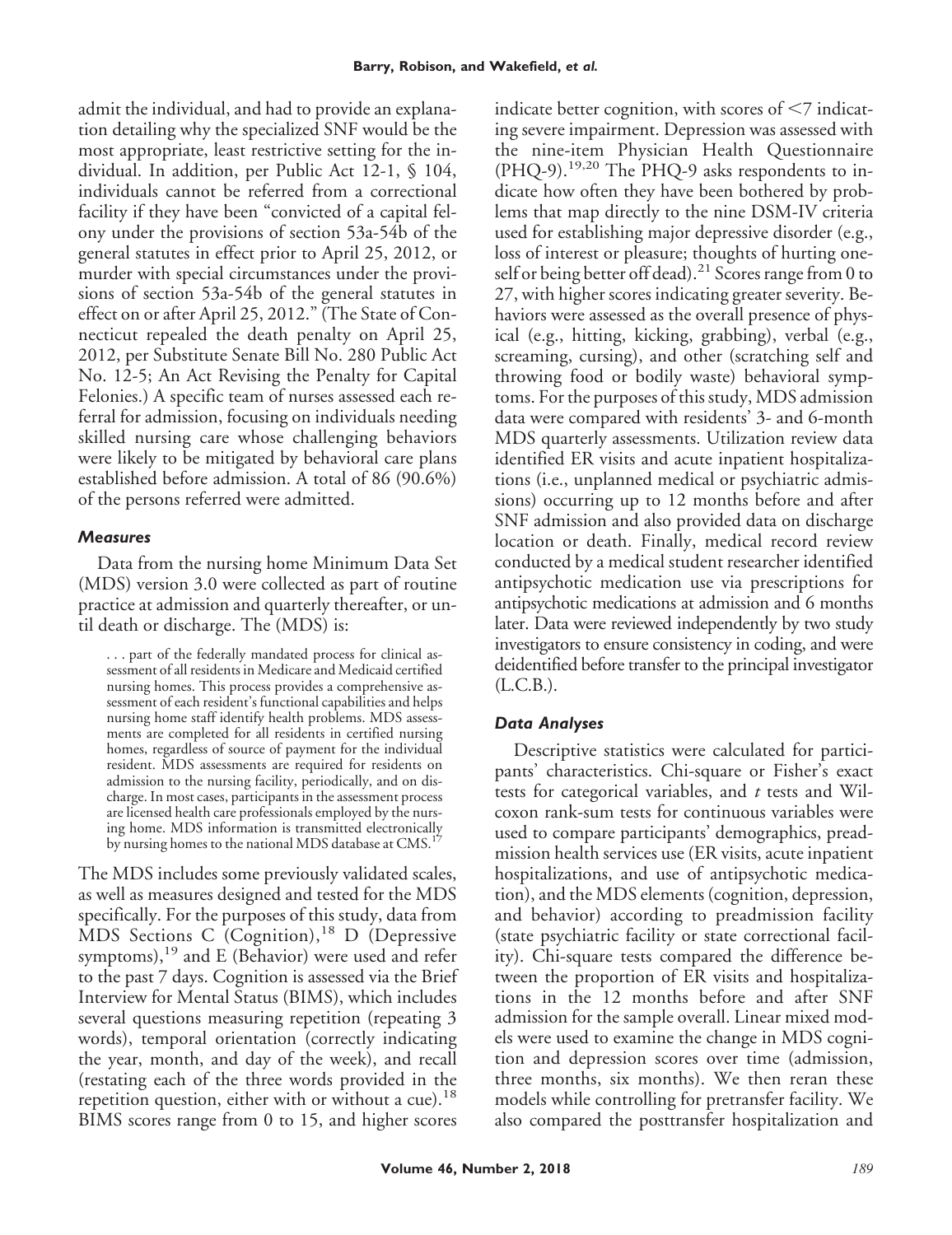#### **Skilled Nursing Facility for Persons Who Are difficult to Place**

|                                                                   | Psychiatric Facility | Correctional Facility |                       |         |
|-------------------------------------------------------------------|----------------------|-----------------------|-----------------------|---------|
|                                                                   | $(n = 48)$           | $(n = 38)$            | <b>Test Statistic</b> | P       |
| Demographics                                                      |                      |                       |                       |         |
| Age (years), mean (SD)                                            | 61.3(10.4)           | 54.6 (13.8)           | $t = -2.56$           | 0.01    |
| Male                                                              | 42 (87.5)            | 35(92.1)              | $\chi^2 = 0.48$       | 0.49    |
| Race                                                              |                      |                       | $x^2 = 1.23$          | 0.54    |
| White/nonhispanic                                                 | 27(56.2)             | 17(44.7)              |                       |         |
| <b>Black</b>                                                      | 13(27.1)             | 14(36.8)              |                       |         |
| Hispanic                                                          | 8(16.7)              | 7(18.4)               |                       |         |
| Health services use/antipsychotics                                |                      |                       |                       |         |
| Emergency room visit*                                             | 1(2.1)               | 11(29.0)              | $x^2 = 12.75$         | < 0.001 |
| Acute inpatient hospitalization*                                  | 11(22.9)             | 20(56.2)              | $x^2 = 8.12$          | 0.004   |
| Antipsychotic prescription <sup>+</sup>                           | 32(71.1)             | 5(13.5)               | $x^2 = 31.87$         | < 0.001 |
| MDS admission data                                                |                      |                       |                       |         |
| Cognition score, mean $(SD)$ , median <sup><math>#</math></sup>   | $9.9(4.0)$ , 10.5    | $13.6(1.9)$ , $15.0$  | $Z = 4.64$            | < 0.001 |
| Depression symptom severity score, mean (SD), median <sup>§</sup> | 3.6(3.5), 3.0        | 3.7(4.0), 2.5         | $Z = -0.04$           | 0.96    |
| Behavioral symptoms <sup>1</sup>                                  | 7(14.9)              | 1(2.6)                | $\chi^2 = 3.60$       | 0.07    |

Data are number of patients (% of subgroup), unless otherwise indicated.

\* Refers to the 12 months before admission to the SNF.

† Five residents were missing antipsychotic prescription data at baseline.

‡ Assessed via the Brief Interview for Mental Status (BIMS).18 Scores range from 0 to 15; higher scores indicate better cognition, with scores of

~7 indicating severe impairment. A total of 77 residents completed the BIMS at admission.<br><sup>§</sup> Assessed via the 9-item Physician Health Questionnaire (PHQ-9).<sup>19</sup> Scores range from 0 to 27, and higher scores indicate greate

throwing food or bodily waste) behavioral symptoms.

ER rates between those admitted from a psychiatric facility and those from a correctional facility by using the chi-square test. Finally, chi-square tests and Wilcoxon rank-sum tests were used to evaluate differences in the MDS elements between those who were prescribed versus those not prescribed antipsychotic medications at admission. All statistical tests used  $p < .05$  to indicate statistical significance. Data were analyzed by using SAS version 9.4.

# **Results**

The 86 SNF residents were  $58.4 \pm 12.5$  (SD) years of age (range, 27–92 years), ethnically and racially diverse (51.2% white, 31.4% black, and 17.4% Hispanic), and most were men (89.5%). As compared with the 48 (55.8%) residents transferred from a state psychiatric facility, the 38 persons referred from a correctional facility were significantly younger and had significantly higher rates of preadmission ER visits and acute inpatient hospitalizations, but lower rates of antipsychotic medication use (Table 1). Those transferring from a correctional facility also had higher and better average MDS cognition scores. Furthermore, the 10 residents with cognitive impairment (score  $\leq 7$  on the cognition screen) had all transferred from a psychiatric facility. Similarly, seven of the nine residents who could not complete the cognitive assessment at admission had

transferred from a state psychiatric facility. Depression symptom severity scores and behavioral symptoms did not differ significantly between the two groups at admission.

Table 2a and Table 2b present data regarding change after admission in health services use and quality-of-life indicators. Among the 86 SNF residents, 12-month hospitalization rates decreased significantly from 36.5 percent pretransfer to 10.6 percent posttransfer (*p* value for difference in proportions  $\leq 0.001$ ). The 12-month pre- and posttransfer ER visit rates did not differ (14% and 13%). Mean cognition  $(F = 0.08; p = .93)$  and mean depression symptom severity scores ( $F = 1.18; p = .31$ ) did not differ significantly over time for the sample overall. Nor did mean cognition ( $F = 0.40; p = .67$ ) or depressive symptom scores  $(F = 0.82; p = .44)$ change over time when controlling for pretransfer facility.

As indicated previously, the pretransfer hospitalization rates and pretransfer ER rates were higher among those who transferred from a correctional facility. In contrast, in comparing those who had transferred from a psychiatric facility versus a correctional facility, respectively, the posttransfer hospitalization rates (10.6% versus 10.5%;  $\chi^2 = .0; p = .99$ ) and the posttransfer ER visit rates (8.5% versus 18.5%;  $\chi^2 =$ 1.4;  $p = .24$ ) did not differ significantly. Finally, as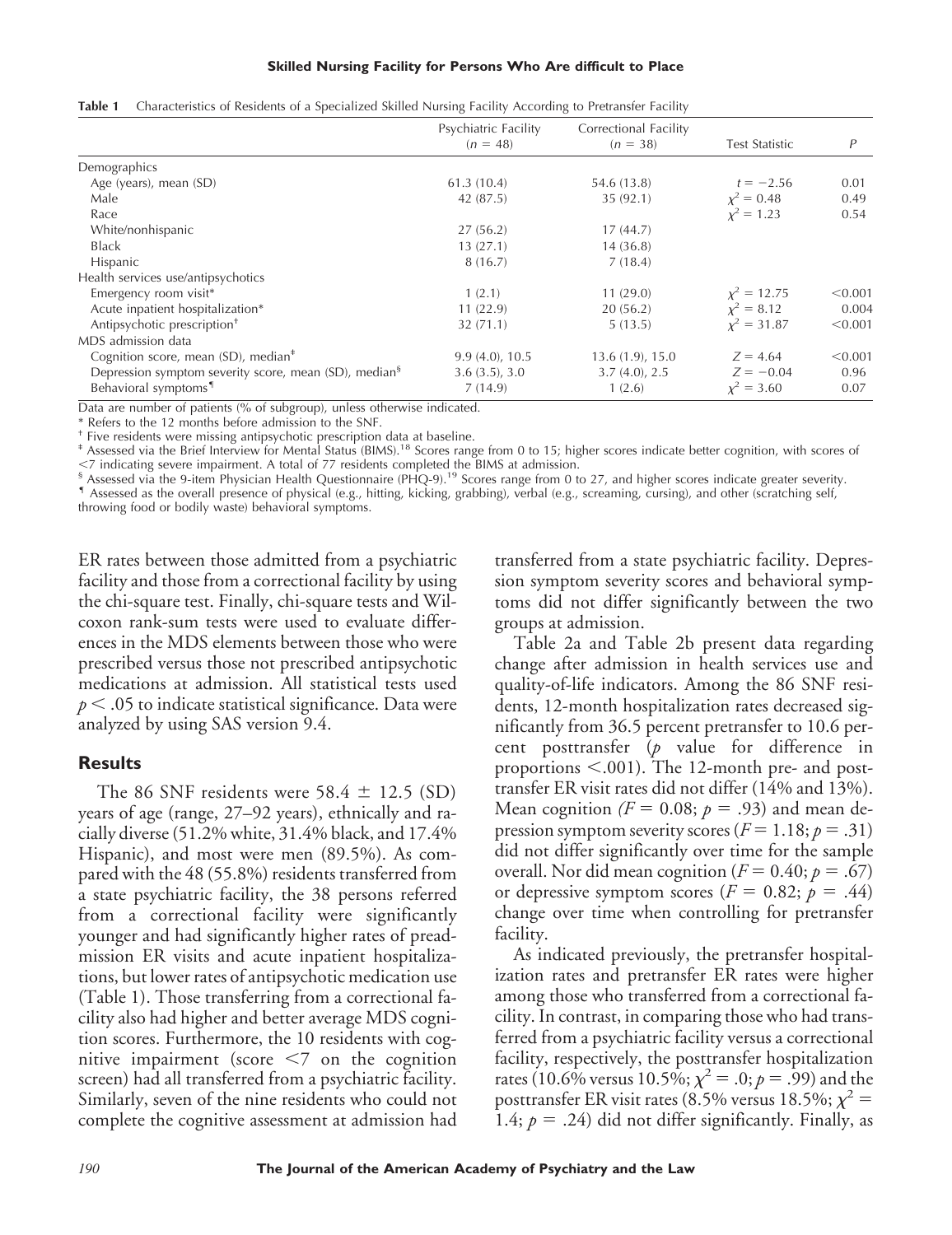| TUNIC 40<br>Change in Ficanti Scribbes Osc Among Residents of a specialized star |                                                                 |                                        |                             |                                        |              |  |  |  |  |
|----------------------------------------------------------------------------------|-----------------------------------------------------------------|----------------------------------------|-----------------------------|----------------------------------------|--------------|--|--|--|--|
| Health Services Use                                                              | 12 months Before<br>Admission, $n$ $\frac{\%}{\%}$              | 12-months After<br>Admission,<br>n (%) |                             | <b>Test Statistic</b><br>$x^2 = 15.82$ | P<br>< 0.001 |  |  |  |  |
| Acute inpatient hospitalization                                                  | 31 (36.5)                                                       |                                        | 9(10.6)                     |                                        |              |  |  |  |  |
| Emergency room visit                                                             | 12(14.1)                                                        | 11(12.9)                               |                             | $x^2 = 0.05$                           | 0.82         |  |  |  |  |
| Table 2b                                                                         | Quality-of-Life Indicators Among Residents of a Specialized SNF |                                        |                             |                                        |              |  |  |  |  |
| Quality-of-Life Indicators                                                       | Admission Mean (SD)                                             | First quarter<br>Mean (SD)             | Second quarter<br>Mean (SD) | Test Statistic                         | P            |  |  |  |  |
| Cognition score*                                                                 | 11.7(3.6)                                                       | 11.4(4.1)                              | 10.7(4.1)                   | $F = 0.08$                             | 0.93         |  |  |  |  |
| Depression symptom severity score <sup>+</sup>                                   | 3.6(3.7)                                                        | 3.1(3.7)                               | 2.7(3.5)                    | $F = 1.18$                             | 0.31         |  |  |  |  |

**Table 2a** Change in Health Services Use Among Residents of a Specialized SNF

\* Assessed via the Brief Interview for Mental Status (BIMS)<sup>18</sup> in the MDS 3.0. Scores range from 0 to 15; higher scores indicate better cognition, with scores of  $\langle 7 \rangle$ , indicating severe impairment.

Assessed via the nine-item Physician Health Questionnaire (PHQ-9) in the MDS  $3.0^{19}$ ; scores range from 0 to 27: and higher scores indicate greater severity.

indicated by MDS-Section E data, eight (9.3%) residents exhibited behavioral symptoms in the week preceding SNF admission: one experienced physical behaviors only, three experienced verbal behaviors only, and four experienced a combination of physical, verbal, and other behaviors. Six of these 8 residents experienced a repeated behavioral incident in the 12 months after admission. An additional nine residents experienced at least one behavioral incident over this time frame, for a total of 15 residents experiencing behavioral symptoms in the year after admission. The type of behavioral symptoms (e.g., physical, verbal, other) after admission was not available.

Residents with a prescription for an antipsychotic medication at admission ( $n = 37$ ) had significantly more behavioral symptoms at admission (28.2% versus 4.4%;  $\chi^2 = 5.13; p = .003$ ) and had worse cognition (mean (SD)): 10.1 (4.0) versus 12.83 (2.9);  $Z = -3.52$ ;  $p = .0004$ ) or were unable to complete the cognitive screen (18.6% versus 2.3%;  $\chi^2 = 6.08;$  $p = .02$ ) as compared with those not taking an antipsychotic at admission. Table 3 presents antipsy-

**Table 3** Changes in the Number of Antipsychotic Medication Prescriptions for Specialized SNF Residents Between Admission and Six Months

| Change in Number of Medications                          | n (%)   |  |
|----------------------------------------------------------|---------|--|
| Antipsychotic prescription at admission $(n = 33)^*$     |         |  |
| Decreased from $\geq$ 1 antipsychotic prescription to 0  | 4(12.1) |  |
| Decreased from $\geq$ antipsychotics prescriptions to 1  | 5(15.2) |  |
| Increased from 1 antipsychotic prescription to $\geq$ 2  | 3(9.1)  |  |
| No antipsychotic prescription at admission ( $n = 40$ )  |         |  |
| Increased from 0 antipsychotic prescriptions to $\geq$ 1 | 4(10.0) |  |

\* Antipsychotic medications included aripiprazole, chlorpromazine, clozapine, fluphenazine, haloperidol, lurasidone, olanzapine, quetiapine, risperidone, and ziprasidone.

chotic medication use data for the 77 residents with medication data available at baseline and six months later. Of those, 33 had a prescription for at least one antipsychotic medication at admission. Twelve (36.4%) experienced a change: 9 (27.3%) experienced a reduction, and 3 experienced an increase in the total number of antipsychotic medication prescriptions. Of the five residents who experienced a decrease from two or more to one antipsychotic medication prescriptions, three had an as-needed (PRN) prescription removed, and two had a twice-per-day (BID) prescription removed. The three residents who experienced an increase from one to two or more antipsychotic medication prescriptions did not have a different medication added. Rather, a prescription for the same medication as either a PRN  $(n = 1)$  or a once-per-day (QD), short-acting medication  $(n = 2)$ was added. Of the 40 residents not taking an antipsychotic medication at admission, 4 (10.0%) were taking at least one antipsychotic medication at six months.

By November 30, 2015, 11 (12.8%) residents had died (with 5 dying within 6 months of admission), and 29 (33.7%) had been discharged. Of these 29 people, 9 were discharged to a nonspecialized SNF (31.0%), 6 returned to a correctional facility (20.7%), 1 returned to a state psychiatric facility (3.4%), and 13 (44.8%) were discharged into community-based settings. Of those discharged into the community, nine had been admitted from a state psychiatric facility.

### **Discussion**

Individuals with SMI and aging prisoners and exoffenders needing SNF–level care are difficult to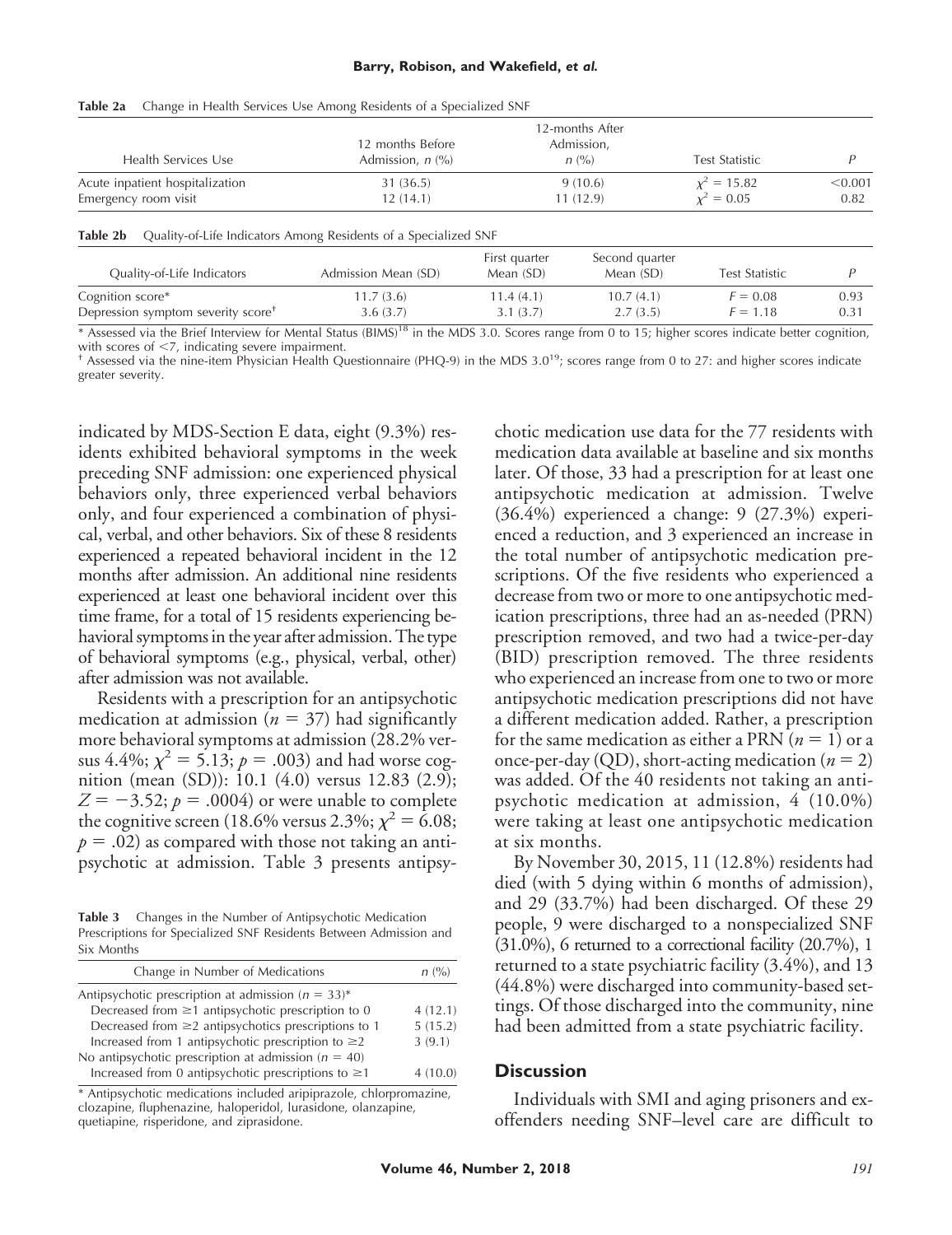place in typical Medicaid-funded SNFs. The recent opening of a SNF for persons who are difficult to place provides an alternate source of long-term care for residents who are aging in other, perhaps less appropriate, institutional settings. Using routinely collected data, we sought to describe this population and better understand the potential impact of the specialized SNF on health-related outcomes. Notably, we found that the rate of acute hospitalizations decreased in the year after SNF transfer. Some residents transferred to the SNF for end-of-life care. For others, the facility served as an intermediate step before a subsequent move to a nonspecialized SNF or return to the community.

Although each of the residents of the specialized SNF needed to meet a minimum level of care eligibility criteria for SNF admission, our findings suggest that the type of pretransfer facility has implications for determining care planning and service needs. In addition to being older, residents admitted from a state psychiatric facility were more likely to exhibit other characteristics consistent with a dementia diagnosis, including antipsychotic medication use, more severe cognitive impairment, and more behavioral symptoms at admission as compared with those admitted from a state correctional institution. As previously noted, however, individuals with a history of significant behavioral problems were not referred for placement. In contrast, although few residents admitted from a correctional facility had probable dementia, these individuals had a high proportion of ER visits or hospitalizations in the past year, likely indicating significant physical illness. Future SNFs dedicated to caring for individuals who are difficult to place may consider the primary referral source as a factor when structuring how to best meet incoming residents' needs (e.g., memoryimpairment units and rehabilitative services).

More than a third of the SNF residents experienced hospitalization in an acute-care inpatient facility in the year before transfer. In contrast, only 10 percent were admitted to an acute-care hospital in the year following transfer. This lower rate may indicate a more appropriate care environment; chronic, debilitating conditions may be more optimally managed to prevent unnecessary hospitalizations. Furthermore, as most of those hospitalized before SNF admission transferred from a state correctional facility, this finding may be of particular interest to state departments of correction. A cost–

benefit analysis was beyond the scope of this study, but reports have documented the considerable costs of caring for prisoners with substantial physical and medical needs.22,23 Admitting individuals with corrections involvement to the SNF may translate to cost savings in areas including prisoner transportation to or from a medical facility and 24-hour correctional officer supervision of the hospitalized patient. There was no difference in the rate of ER visits in the years before and after SNF transition. However, this finding, together with the reduced hospitalization rate, may indicate that the SNF is using the ER judiciously for unavoidable acute occurrences rather than as a possible prelude to acute inpatient hospitalization.

We also found that average depressive symptoms scores and cognition scores did not change over time. Although we would not expect to see rapid changes in cognition, symptoms of depression could change over a three- or six-month period after a major residential transition. Average depression scores were very low at admission and remained low, perhaps reflecting optimism about the new residential environment. Earlier assessment of depression before individuals are referred to transfer and a longer-term posttransfer depression assessment would provide a fuller picture of depression symptom patterns for this group.

Individuals with SMI and prisoners are often difficult to place in traditional nursing homes because of concerns regarding the potential for problematic behaviors. Yet, our findings and those of others do not support this assumption regarding behavior. A 12-year retrospective analysis of one Californiabased SNF found that only 10 (22%) of 46 residents with correctional histories exhibited behaviors that potentially posed safety risks to staff and other residents, $^{24}$  and none of them had been directly admitted from a correctional facility. Another study found that SNF residents with SMI were no more likely to display physically aggressive or socially inappropriate behavior than residents with dementia but no SMI.<sup>7</sup> We found that only 15 (17%) of the specialized SNF residents exhibited behavioral symptoms during the year after admission, 6 of whom had behavioral symptoms in the week before admission. Although this low rate likely reflects the selective nature of the referral and admission process, it is still considerably lower than that reported for typical SNFs, where about 75 percent of residents with dementia (or 50% of all residents) display behavioral symptoms.<sup>25</sup> Fu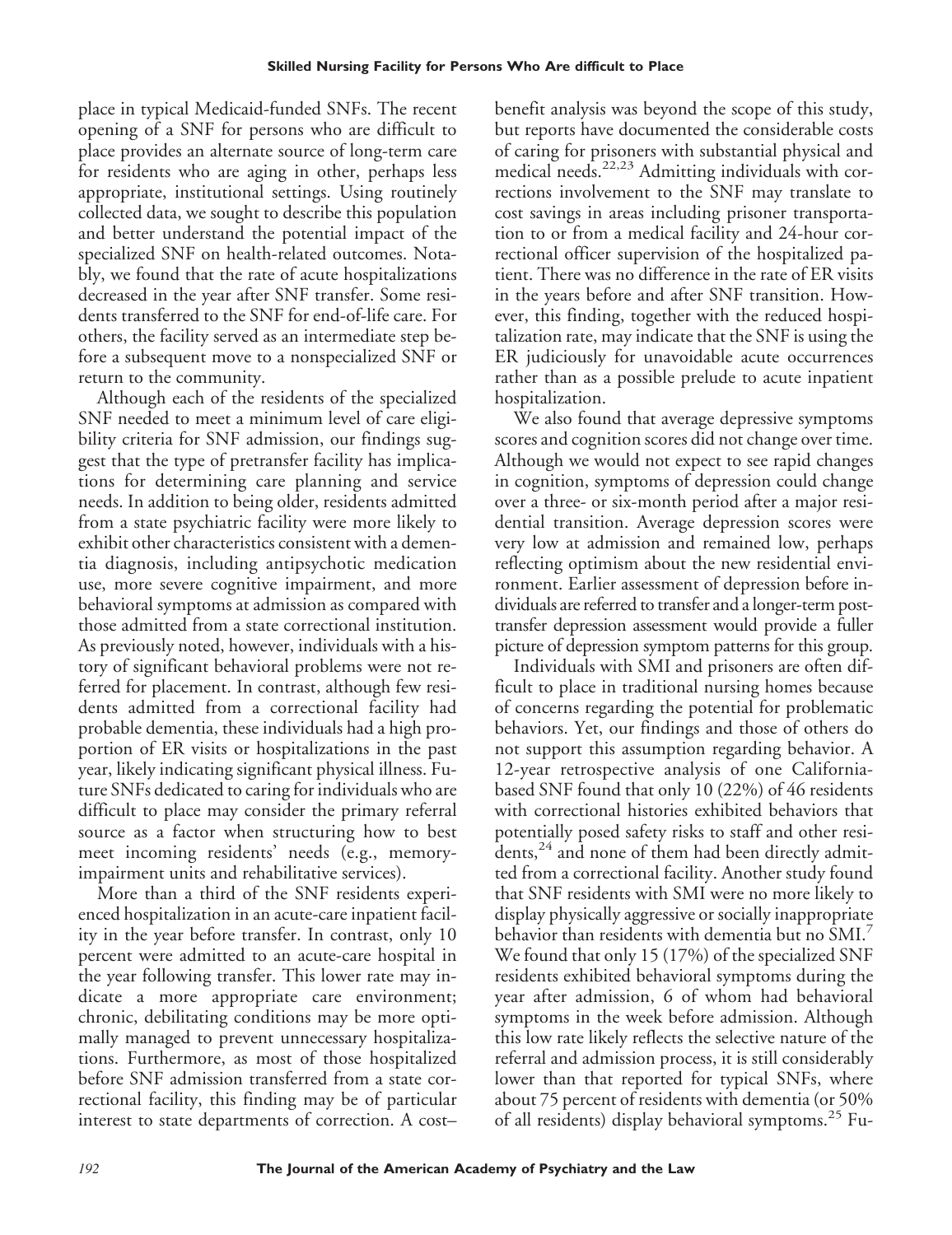ture research evaluating outcomes of this specialized SNF model should include more detailed tracking of adverse behavior, as resident-to-resident abuse is common in other SNFs.<sup>26</sup>

Nearly 43 percent of the residents from the specialized SNF were taking an antipsychotic medication on admission. Although this rate is considerably higher than has been reported,<sup>27</sup> it likely reflects, at least in part, the unique characteristics of this population. However, by 6 months, 27 percent of those taking an antipsychotic at admission experienced a reduction in the number of prescriptions for antipsychotic medications. These reductions may reflect national efforts to reduce antipsychotic use in nursing homes. Furthermore, our findings may suggest more prudent use of PRN antipsychotic medications. However, we did not have information regarding dosage changes, nor did we know the reasons that prompted a prescription change. More in-depth investigation is needed to characterize antipsychotic medication use in this unique population and to understand whether changes in antipsychotic medication prescribing affect outcomes, including mood and cognition.

Finally, the specialized SNF was an intermediate step to a community-based setting for 15 percent of the 87 residents admitted during its first two years of operation. This finding indicates an important and unique role for this facility in the state of Connecticut's larger long-term services and supports system rebalancing goals. Furthermore, an additional 10 percent of the residents were transferred to another SNF. These transfers suggest that initial placement at the specialized SNF may have increased other traditional SNFs' willingness to admit individuals who are difficult to place. In future research, understanding the reason for these transfers (e.g., resident moves to a SNF that is closer to family) will help to determine how the specialized SNF may affect the quality of care and quality of life of some of society's most vulnerable and historically marginalized persons.

There are several additional limitations that should be acknowledged. Despite its widespread use as a data collection tool, the MDS has been criticized for concerns regarding reliability and data accuracy.<sup>28</sup> However, two of the three MDS measures used (BIMS and PHQ-9) are well-validated scales developed independently and subsequently included in the MDS because of their measurement strength.<sup>18-20</sup> Because we focused on the results from one facility, nurse assessors were likely to have received similar training, thereby minimizing the likelihood of inter-rater differences. Although the minimal number of residents with problem behaviors at admission reflects the judicious selection process, these results may not generalize to all individuals who are difficult to place and therefore may not reflect the experience of future SNFs dedicated to this population. Finally, as previously indicated, we did not have data regarding reasons that residents were transferred from the specialized SNF to another location.

This evaluation of the first-of-its-kind specialized SNF for persons who are difficult to place indicates that this type of facility may have a positive impact on the quality of care and quality of life of these vulnerable individuals. The specialized SNF resulted in significantly fewer hospitalizations and, for many of those who were discharged, served as an interim step before final transition into the community. These findings may help to inform the development of an evidence-based model that other states can use to establish specialized SNFs for individuals who are difficult to place, subsequently providing long-term services and support in a more appropriate and costeffective setting for this population.

#### **Acknowledgments**

The investigators thank the Connecticut Department of Mental Health and Addiction Services for participating in the research project.

#### **References**

- 1. Institute of Medicine (IOM) of the National Academies: Retooling for an Aging America: Building the Health Care Workforce. The National Academies Press, Washington, DC, 2008 Available at: [http://www.nationalacademies.org/hmd/Reports/2008/](http://www.nationalacademies.org/hmd/Reports/2008/Retooling-for-an-Aging-America-Building-the-Health-Care-Workforce.aspx/) [Retooling-for-an-Aging-America-Building-the-Health-Care-](http://www.nationalacademies.org/hmd/Reports/2008/Retooling-for-an-Aging-America-Building-the-Health-Care-Workforce.aspx/)[Workforce.aspx/.](http://www.nationalacademies.org/hmd/Reports/2008/Retooling-for-an-Aging-America-Building-the-Health-Care-Workforce.aspx/) Accessed November 21, 2016
- 2. Bartels SJ: Commentary: the forgotten older adult with serious mental illness: the final challenge in achieving the promise of Olmstead? J Aging Soc Policy 23:244 –57, 2011
- 3. Fisher WH, Barreira PJ, Geller JL, *et al*: Long-stay patients in state psychiatric hospitals at the end of the 20th century. Psychiatr Serv 52:1051– 6, 2001
- 4. Trieman N, Leff J: Long-term outcome of long-stay psychiatric in-patients considered unsuitable to live in the community. TAPS Project 44. Br J Psychiatry 181:428 –32, 2002
- 5. Li Y, Cai X, Cram P: Are patients with serious mental illness more likely to be admitted to nursing homes with more deficiencies in care? Med Care 49:397– 405, 2011
- 6. Mosher-Ashley PM, Turner BF, O'Neill D: Attitudes of nursing and rest home administrators toward deinstitutionalized elders with psychiatric disorders. Community Ment Health J 27:241–53, 1991
- 7. McCarthy JF, Blow FC, Kales HC: Disruptive behaviors in Veterans Affairs nursing home residents: how different are residents with serious mental illness? J Am Geriatr Soc 52:2031– 8, 2004
- 8. Li Y: Provision of mental health services in U.S. nursing homes, 1995–2004. Psychiatr Serv 61:349 –55, 2010